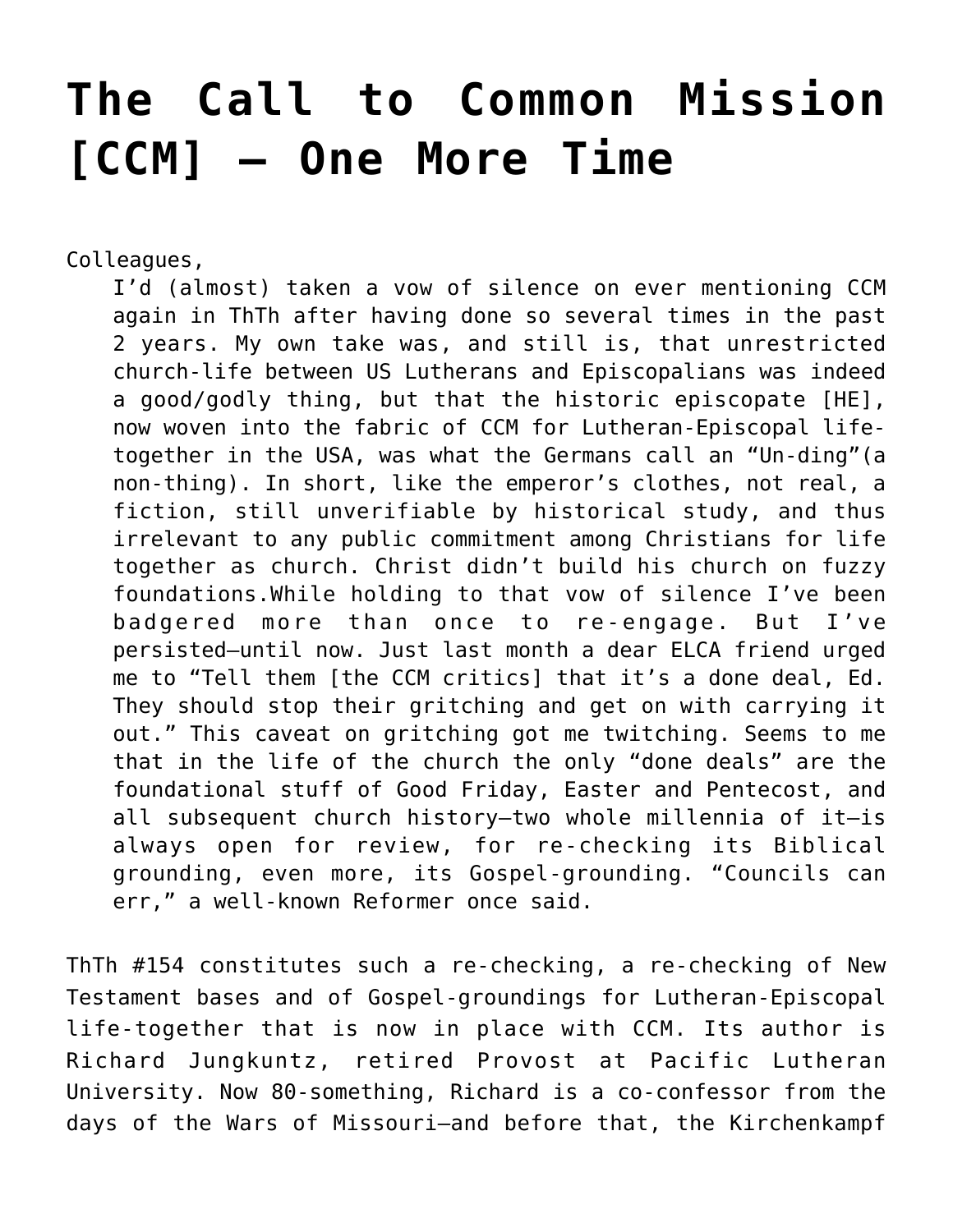in the Wisconsin Synod. Earlier on in his 4-score years he served as New Testament prof at the LCMS's Springfield (Illinois) seminary and then as Executive Director of Missouri's Commission on Theology and Church Relations. He was purged from both of these spots during the LCMS's time for confessing in the 60s and the 70s. When Seminex came on the scene, he served several terms as chairman of its board of directors. His book on baptism is still the best one I know.

What he says below makes sense to me. So I pass it on to you.

Peace & Joy! Ed Schroeder

P.S. Underlined items of Jungkuntz's original typescript I have rendered in CAPS. *[Webmaster note: Underlines put back in for this web page.]*

## *THE PROBLEM WITH "CCM"*

*What is this all about? It's about unity in the church–it's about recognizing that unity, that oneness wherever it exists, affirming it, sustaining and strengthening it. As St. Paul writes in his letter to the Ephesians (4:3-6): "[Endeavor] to keep the unity of the Spirit in the bond of peace. There is one body and one Spirit, even as ye are called in one hope of your calling; one Lord, one faith, one Baptism, one God and Father of all, who is above all, and through all, and in you all." Surely we all agree with that. So, I ask again, what are we arguing about?*

*Well, one way of putting it is that ever since the Reformation,*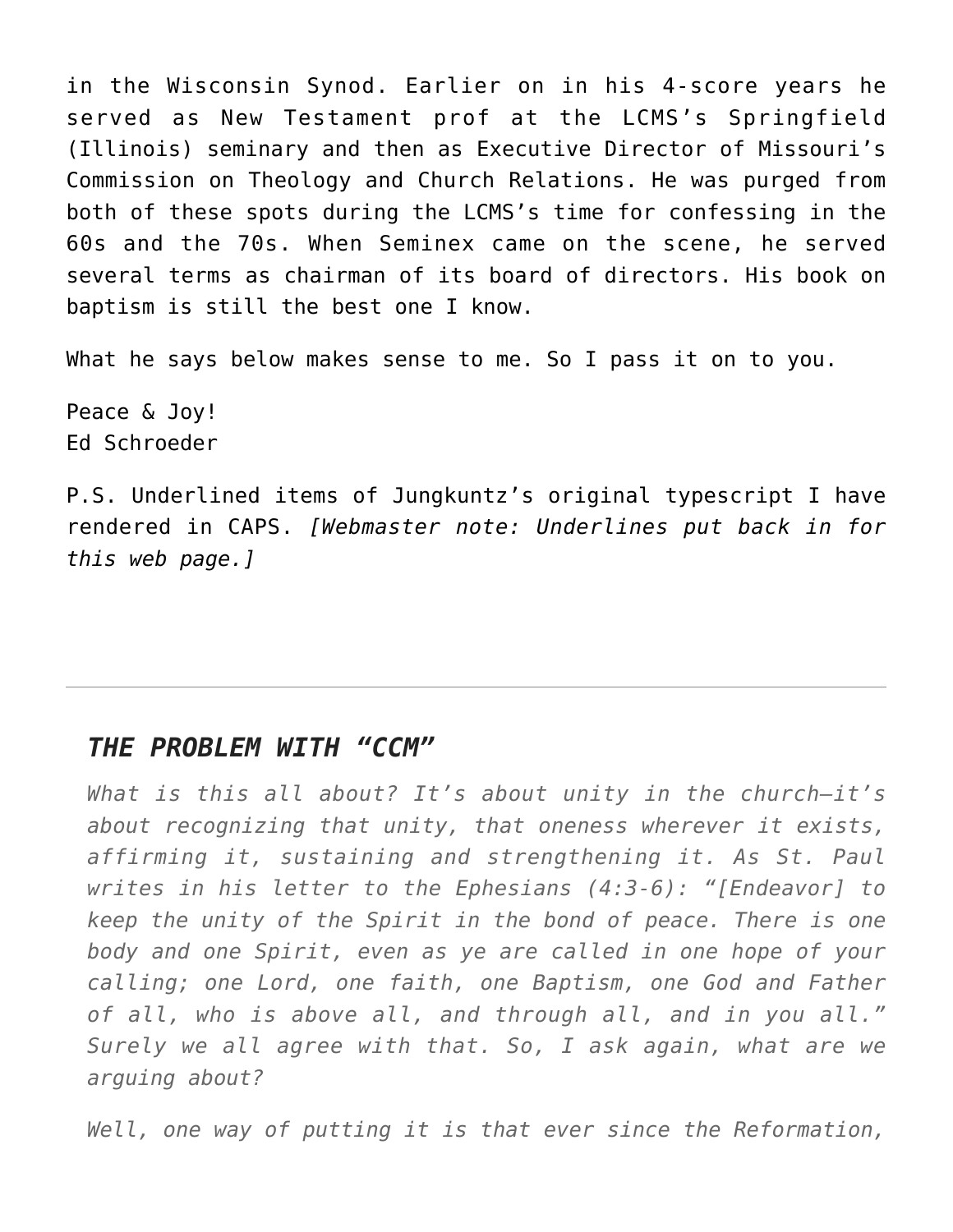*Lutherans have believed and confessed that the unity of which St. Paul speaks is that same unity which we confess in the third article of the Creed, namely "the communion of saints." And that "Communion of saints," we believe, comes into being solely through the working of the Holy Spirit. Or, as Luther describes it in his explanation of the Third Article: "I believe that I cannot by my own reason or strength believe in Jesus Christ, my Lord, nor come to Him; but that the Holy Spirit has called me by the Gospel, enlightened me with His gifts, sanctified and preserved me in the true faith, JUST AS HE CALLS, GATHERS, ENLIGHTENS, AND SANCTIFIES THE WHOLE CHRISTIAN CHURCH ON EARTH AND PRESERVES IT IN UNION with Jesus Christ in the one true faith."*

*In other words, what St. Paul is urging us to do is NOT TO CREATE churchly unity through legislatively imposed ritual requirements, but TO RECOGNIZE the Holy Spirit's gift of unity where it exists, joyfully embrace it, and (in his words) "endeavor to keep [it] in the bond of peace."*

*Now, that is exactly what the ELCA's predecessor church-bodies, the ALC and LCA, were "endeavoring" to do about twenty years ago, when through their presidents, David Preus and Robert Marshal, they offered "full communion" (then called "pulpit and altar fellowship") to the American branch of the world-wide Anglican communion, namely, the Episcopal Church, USA (ECUSA). After some discussion, the ECUSA representatives refused to accept the Lutheran offer because it did not include submission to the so-called "historic episcopate." Instead, in 1982 the ECUSA agreed to enter into "interim communion" with the ALC and LCA and to continue discussions in what was termed Lutheran-Episcopal Dialogue (LED). And after the ELCA was established in 1988, these discussions were continued under the designation LEDII.*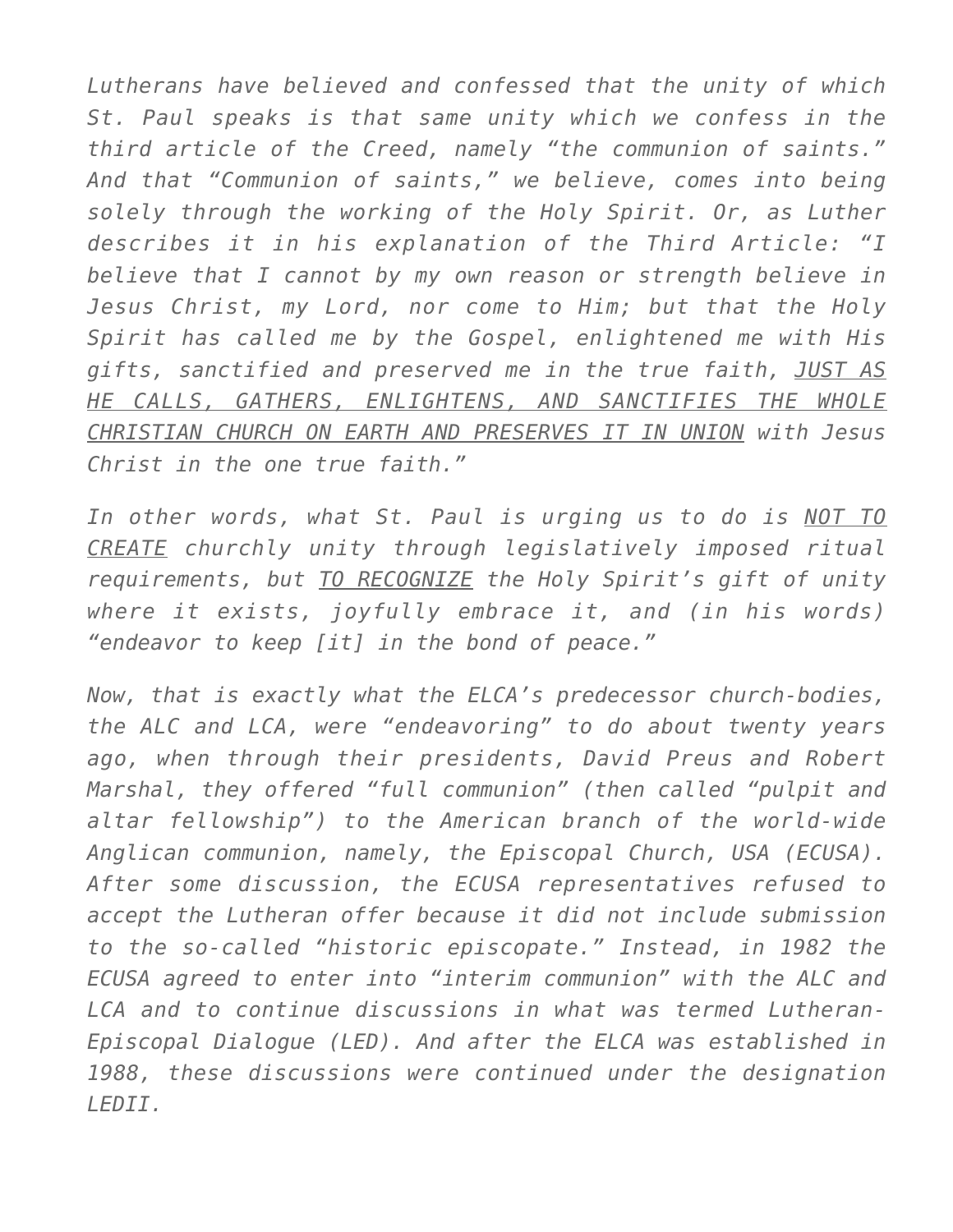*I've mentioned the so-called "historic episcopate," and the reason I speak of it as "so-called" is that there is no valid historical evidence for the existence of this succession-based hierarchical form of church government before the 3rd century A.D. Even more importantly, there is no basis for it whatever in the New Testament. In fact, only five New Testament passages mention bishops or the office of bishop. Of these five references, the most important one refers to Jesus, as St. Peter writes in his first epistle (2:25): "For you were as sheep going astray, but are now returned to the Shepherd and Bishop of your souls."*

*Then there is St. Paul's reference in his letter to Titus, in which he uses the noun "bishop" not by itself, but as a synonym for "elder" ("presbyter"): "Appoint elders in every city, as I directed you, if any man is blameless, the husband of one wife, having faithful children not accused of riot or unruly; for a bishop must be blameless" (1:5-7).*

*A similar reference occurs in I Timothy 3:2: "A bishop then must be blameless, the husband of one wife, vigilant, sober, of good behavior, given to hospitality, apt to teach . . ." What is unique about this statement, however, is the references in the preceding verse: "This is a true saying, if a man desire the office of a bishop, he desires a good thing." Why would St. Paul make special mention of something so obvious, you'd think, for someone like Timothy? The answer is most likely found in the Book of Acts (1:17-20) where St. Peter speaks about Judas Iscariot and his betrayal of Jesus: "He was numbered with us and had obtained part of this ministry. Now this man purchased a field with the reward of iniquity; and falling headlong, he burst asunder in the midst, and all his bowels gushed forth . . . And . . . that field is called . . . the field of blood. For it is written in the book of Psalms, 'Let his habitation be desolate and let no man dwell therein; and his bishopric*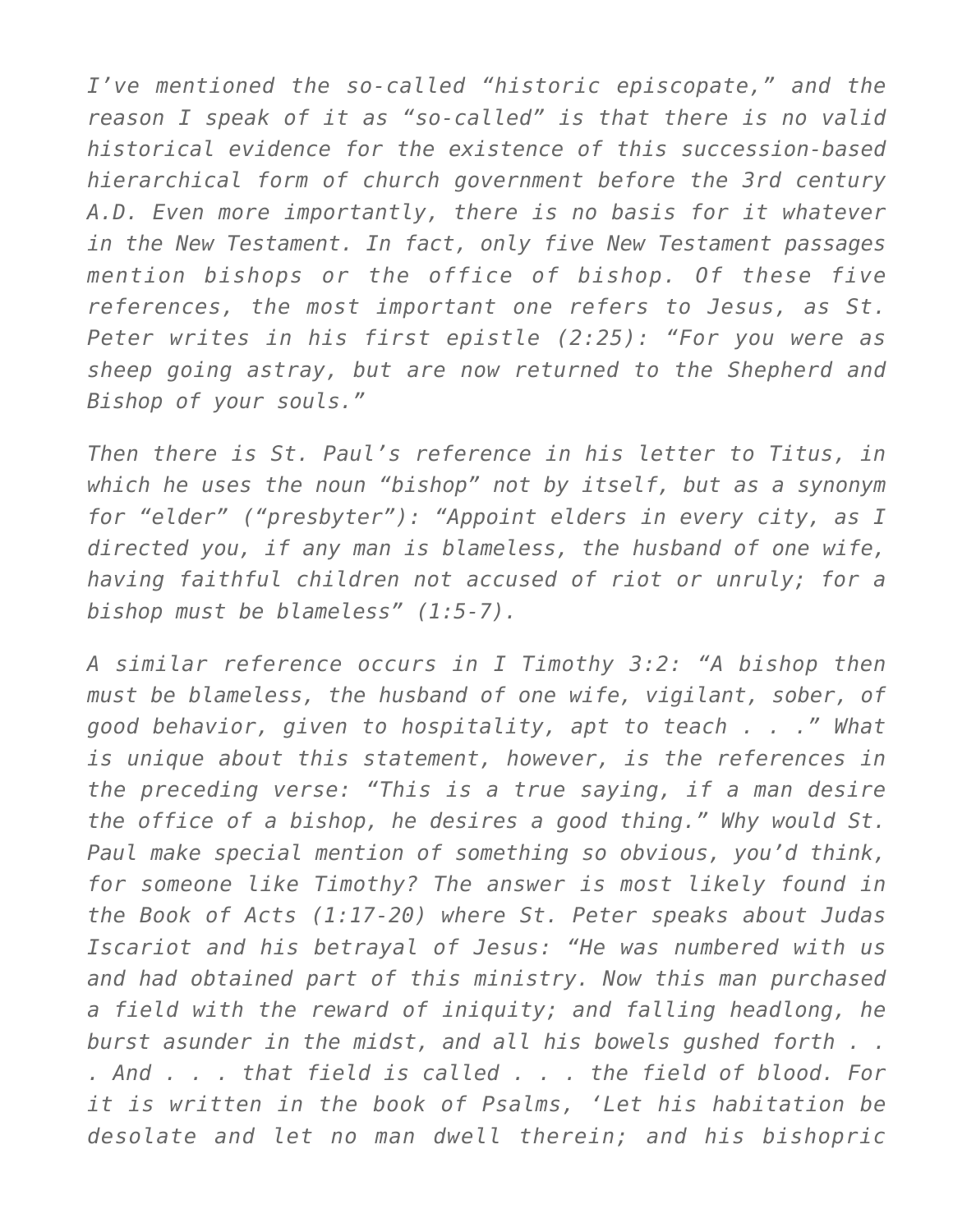*[Greek: episkope, pronounced eh-pis-co-PAY] let another take.'"*

*So if the so-called "historic episcopate" could actually be traced back to the apostolic era, then clearly it began with the traitor, Judas Iscariot. But more seriously, what this passage provides is an explanation for that comment which St. Paul made to Timothy. And here let me quote from the Encyclopedia of the Lutheran Church (published by the Lutheran World Federation): "The passage in 1 Timothy 3:1: 'If anyone aspires to the office of bishop, he desires a noble task,' seems to indicate that the episkope had to be defended, probably because it was ORIGINALLY A RATHER MENIAL SERVICE. The ministry (diakonia) of Judas was called an episkope and was defined as the keeping of the treasury. The repeated exhortations in the NT literature against greed in connection with the episkope indicate the ORIGIN OF THIS OFFICE as a treasurer's task. The tarnish of Judas coupled with the temptation of greed in this office may explain the early apologetic."*

*So there we have all the New Testament references to the offices of bishop. And interestingly, no one of these is mentioned in the CCM! Could it be that the authors of the CCM were not interested in, or unconcerned about, what the New Testament says–or does not say–about bishops in the church? I would not venture an answer to that.*

*But what if we were to ask, not only what does the New Testament say, but what does it not say about bishops in the church? Well, the answer to that question is also interesting. If, for instance, we check the famous chapter 12 in I Corinthians where St. Paul speaks of the church as one body, the body of Christ Himself, endowed with many spiritual gifts, what do we learn? St. Paul says: "Now you are the Body of Christ and individually members of it. And God has appointed in*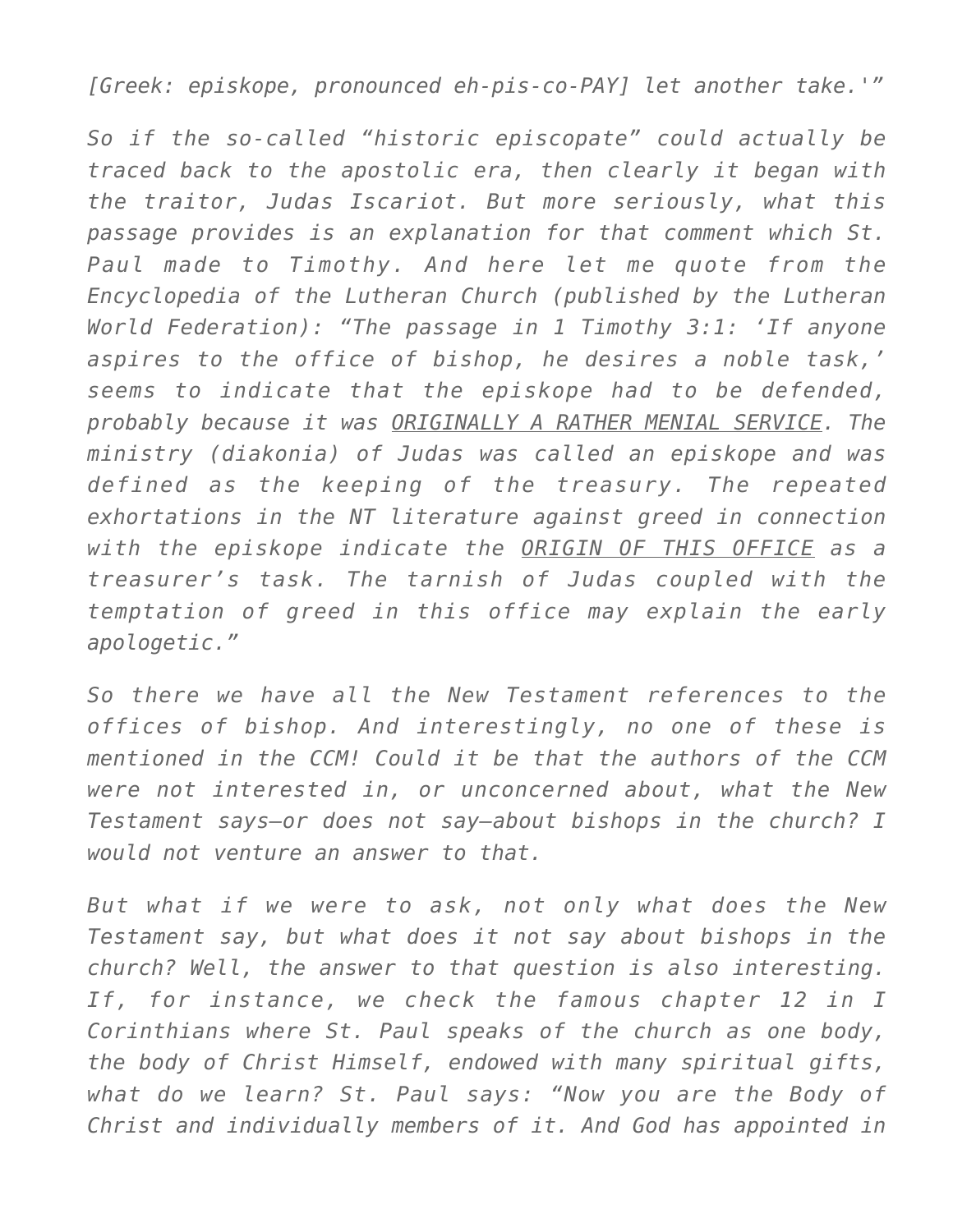*the church first apostles, second prophets [proclaimers, or preachers], third teachers, then workers of miracles, then healers, helpers, administrators, speakers in various kinds of languages." As I'm sure you noticed, there is no mention at all of bishops in this list.*

*So let's turn to the other passage in which St. Paul reminds us of the church's unity and the gifts God gives to sustain that unity. In his letter to the Ephesians (4:4-13) St. Paul urges them to "maintain the unity of the Spirit in the bond of peace." "There is one Body and one Spirit, just as you were called to the one hope that belongs to your call, one Lord, one faith, one baptism, one God and Father of all, who is above all and through all and in all . . .And His gifts were that some should be apostles, some preachers, some evangelists, some pastors and teachers, for the equipment of the saints, for the work of ministry, for building up the Body of Christ." As you noticed, again no mention whatsoever of bishops–and this in the context of describing the unity of the church, its "full communion" in Christ.*

*And what will you find if you look for this significant passage in the CCM? You will find (E.28) that the authors quote the first verse (4:3), "Maintain the unity of the Spirit in the bond of peace," and the last verse (4:16), "for building up the Body of Christ"; but they omit everything in between! Why would they omit all that? Obviously, because bishops are never mentioned among the Holy Spirit's gifts that equip the saints to maintain the church's unity.*

*In summary so far, then, what we've seen is that while Lutherans initially opened their arms to welcome Episcopalians in churchly fellowship, the Episcopalian representatives refused to accept the fellowship, and instead kept urging our ELCA representatives to include the so-called "historic*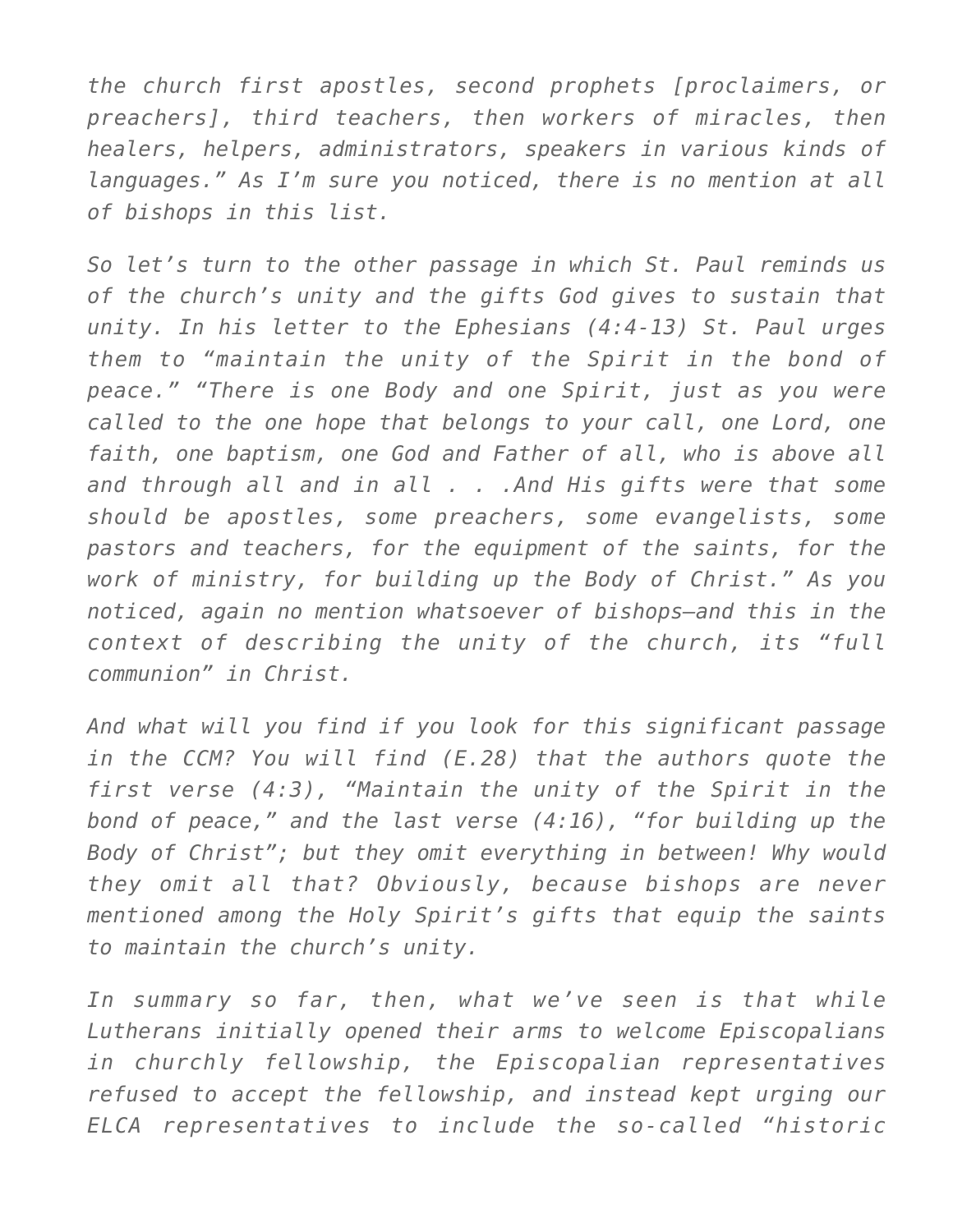*episcopate" with all its ritual requirements in the joint agreement. And this despite the incontrovertible fact, as we have just seen, that while the New Testament mentions up to eight forms of Gospel ministry as gifts of the Holy Spirit for building and maintaining the church's unity, NOT ONCE are bishops or the episcopate mentioned in these contexts. The only reasonable conclusion to be drawn from this must be that it is both unbiblical and unevangelical to demand imposition of the so-called "historic episcopate" as a PRE-CONDITION for "full communion" between our churches.*

*In a way, the CCM tries to anticipate and forestall this normal negative reaction by conceding that the ELCA is "free to maintain that this . . . episcopate is . . . not necessary for the relationship of full communion" (A.13.18). Nevertheless, the same CCM demands that if there is to be "full communion," the ELCA MUST henceforth have at least one Episcopalian bishop participate ritually in the installation of every newly elected ELCA bishop, in order that thereby the so-called "historic episcopate" can be transmitted to our church. In other words, as some have described this arrangement, "You don't have to believe it, you just have to do it!"*

*Not only that, but in addition, in order to establish "full communion," henceforth every ordination in the ELCA must include participation by a bishop who has allowed himself to be inveigled into the so-called "historic episcopate" (C.20).*

*What is obviously implicit in this requirement regarding ordination is the very mistaken and misleading notion that the "clergy" constitute a unique and special category, or rank, or class, or–as the Hindus would say–a caste, within the church at large. Unfortunately, this erroneous notion has gained rather wide credence also among contemporary Lutherans (even before the CCM was adopted). For example, in our ELCA Constitution the*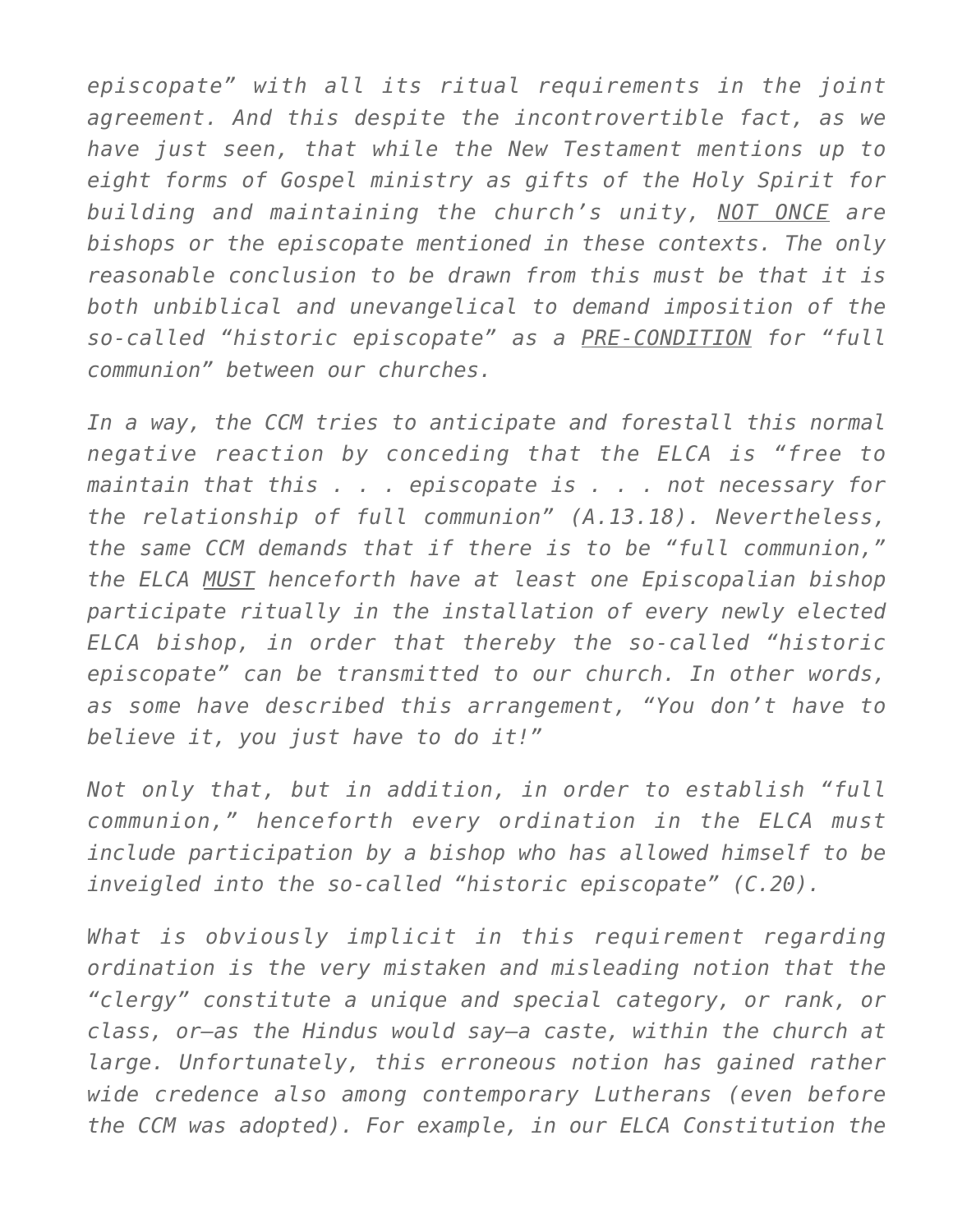*phrase "ordained ministry" or "ordained minister" occurs at least 56 times in only 14 pages.*

*We know, of course, that the liturgical custom that we call "ordination" has a very long history in the church. But what is usually ignored is that for many Christians it has become a ritual requirement with doctrinal implications that are neither Biblical nor Lutheran. Let me now try to demonstrate this as simply as possible.*

*Take the term "ordained ministry" itself (which, by the way, the CCM mentions at least 14 times in only 6 pages). Intrinsic to this concept is the notion that certain individuals hold special rank in the church and thus constitute a special class of Christians. In fact, the phrase "set apart" is also frequently applied to them ( e.g., CCM, A.7.10). And the idea of "ranks," higher and lower, becomes obvious when one considers the CCM requirement that only a bishop, not a fellow pastor, much less fellow church member, has intrinsic authority to "ordain." And this "ranking" notion becomes even clearer when we recognize that etymologically the word "ordain" itself means "to place in rank; to set in order." As you can imagine, originally the word often occurred in military contexts.*

*Now, "ordain" is simply an Anglicized form of the Latin verb ordino, – are. But since the New Testament was written in Greek, what would be the Greek equivalent? Well, there is a Greek word (tassoo, -ein) which has exactly the same meaning. But what is strikingly significant is that in the Greek New Testament this word for "ordain" NEVER occurs in any context related to the Gospel ministry. What's more, in the 4th century when St. Jerome and others translated the New Testament into Latin (the Vulgate version), they NEVER used the verb ordino in any passage about the Gospel ministry. It was not until the Medieval era that Roman Catholicism introduced this*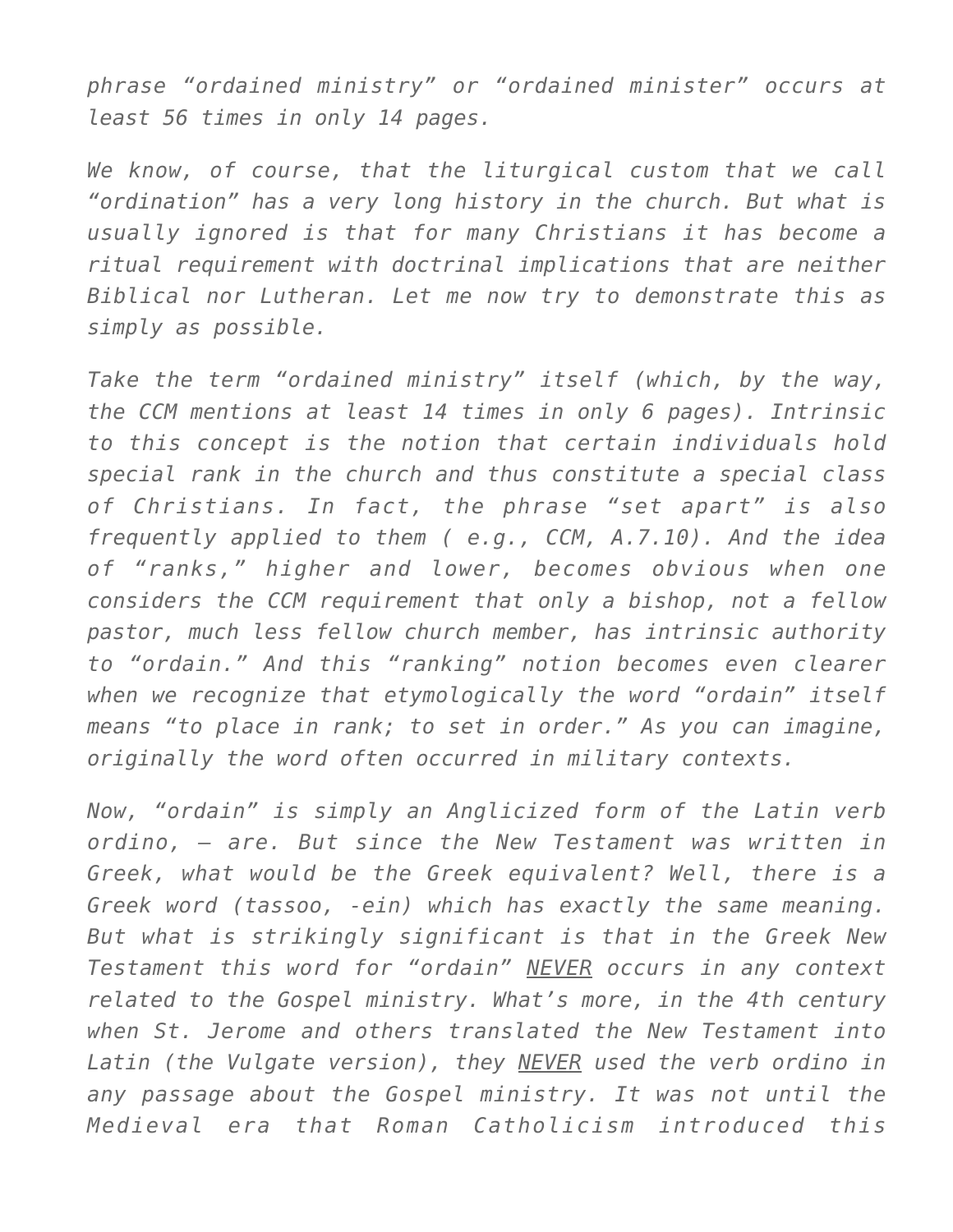*mistranslation and misrepresentation of the original text to add weight to the hierarchical and sacerdotal forms of church ministry it had developed by then.*

*But the mistranslation did not only add weight to the hierarchical system of "orders" (as the different clergy ranks were called). It also added some superstitious notions, among them the idea that by being ordained at the hands of a bishop in the so-called "historic episcopate," the person so ordained experiences an ontological change that sets him or her apart from the ordinary laity, and gives this person an intrinsic and unique power over the sacramental elements of bread and wine in the Holy Supper.*

*Now what is interesting here is that while the New Testament often does speak of the "laity" (a word that simply means "people"), as for instance in I Peter 2:9, "But you are a chosen people, a royal priesthood, a holy nation, a people belonging to God," it NEVER does so in contrast to "clergy." In fact, the term "clergy" itself NEVER occurs in the New Testament. Nor does any other synonymous collective term for those who serve as ministers in the church.*

*This is not a disparagement of those who serve as ministers in the church. Rather it is a simple and clear indication that they are NOT a special rank or class, but are themselves members of the laity chosen by fellow members of the people of God to serve the church in a public way. Just as the church's members choose council members, administrators, choir directors, teachers, and others to serve in various ways, as St. Paul writes to the Ephesians in the passage we noted earlier: "for the perfecting of the saints, for the work of ministry, for the edifying of the Body of Christ" (4:12 AV). As St Paul makes very clear both in this chapter and in I Corinthians 12, "pastors" are NOT "set apart" from,*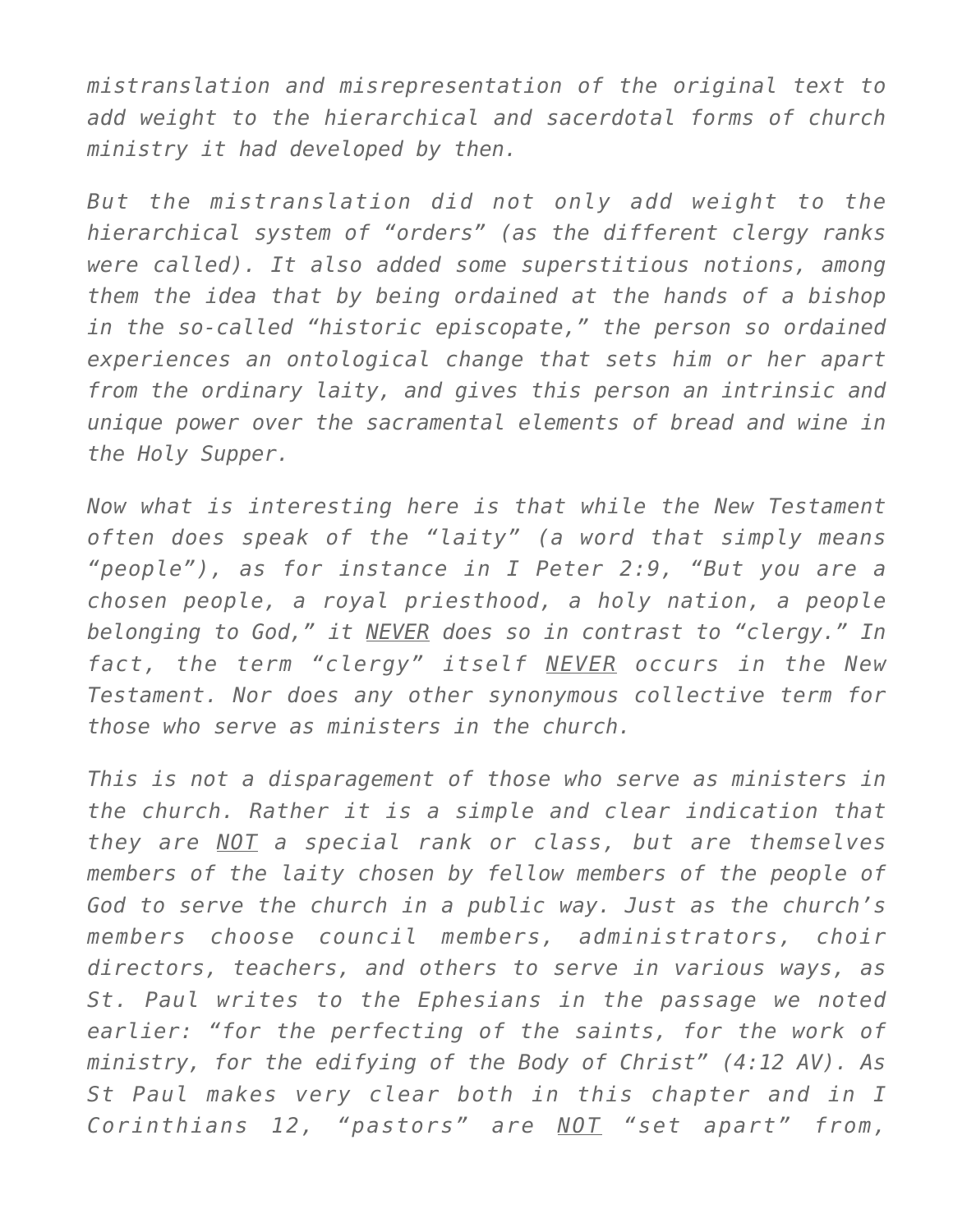*but INCLUDED with all the other members of Christ's Body who are, in his words, "inspired by one and the selfsame Spirit" (I Corinthians 12:11).*

*And neither is this a disparagement of the familiar liturgical act which has for centuries been called "ordination"–even though that is not a Biblical term. Rather, it is a reminder of the simple clarification that Philip Melanchthon provided in the days of the Reformation when he pointed out in his Treatise on the Power and Primacy of the Pope (65-70) that the ceremony of ordination, whether performed by a pastor or bishop, is nothing more than a public "confirmation" of the people's election (call) of their pastor or bishop. Worth noting here is that this Treatise was UNANIMOUSLY adopted in 1537 by the Lutheran Confessors as a supplement to the Augsburg Confession. Incidentally, already in 1524 Martin Luther himself had affirmed this in a sermon he preached on the 21st Sunday after Trinity, when he declared: "To ordain does NOT mean to consecrate . . . . Ordination confirms the result of election." So if we take both Scripture and our Lutheran Confessions seriously, then we can easily recognize that ordination is not a unique event in one's career, but simply a person's first installation as a called servant of the Word.*

*Finally now, let's look at the whole issue from another angle. At the beginning of this paper I said what this is all about is unity in the church. In a very important sense that is absolutely true, and I want to return to that before closing. Nevertheless, from another perspective you could say that what it's really about is "mission." After all, isn't that what the title of our document is trying to tell us? "CCM: Called to Common MISSION." And if you want to count the number of times that the word "mission" occurs in the document, you'll find that it turns up at least ten times. But you'll also find that nowhere are there any details provided nor any description of*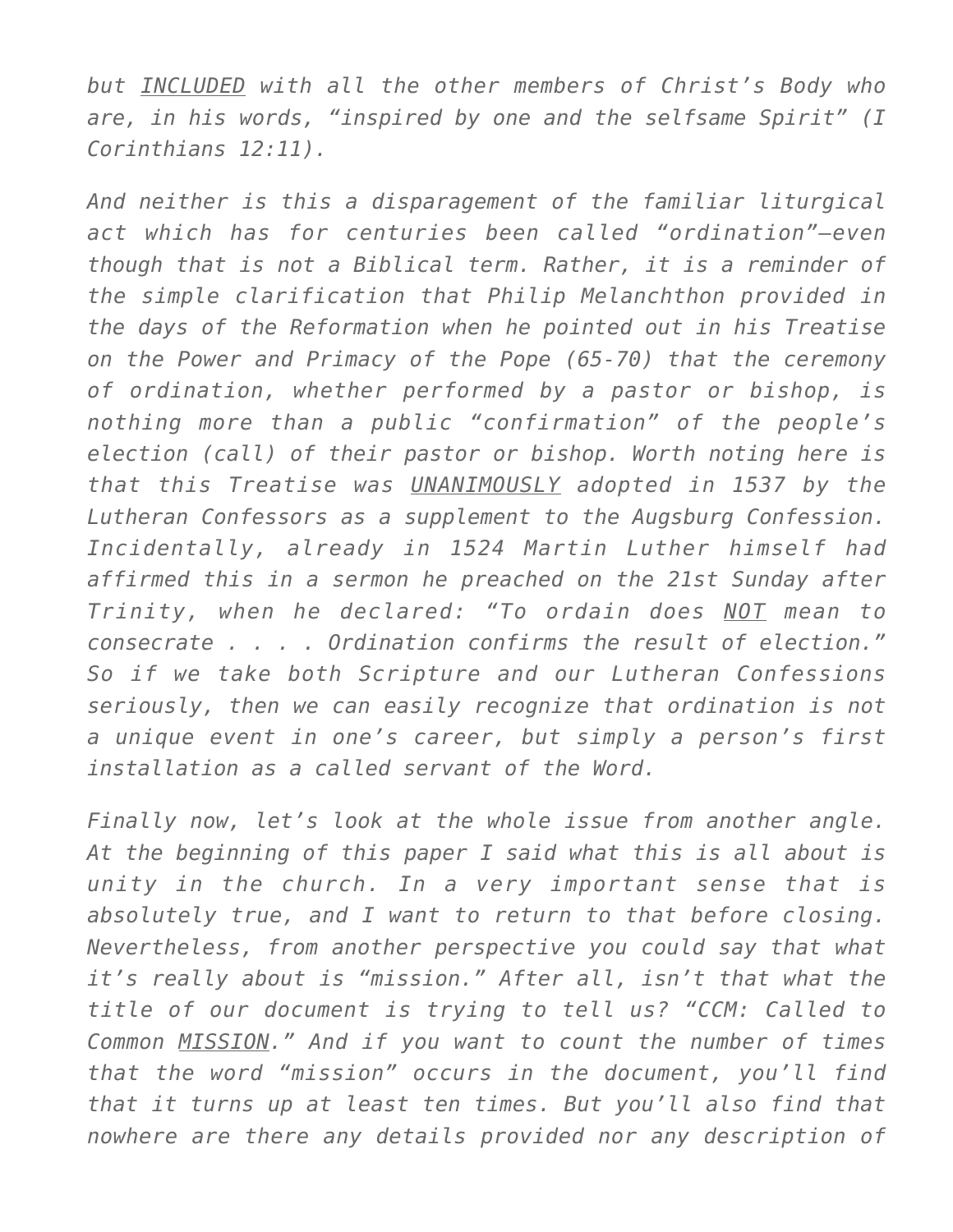*the kind of mission work the writers had in mind–was it global? inner city? door to door in our church's neighborhood? No clue.*

*Well, after some research, I discovered that when the Episcopal Church is talking about what we regard as missionary efforts, or what we sometimes speak of as mission work, they do not use the word mission in its singular form. Instead they speak of MISSIONS in the plural. You can confirm this, if you wish, by looking up the word MISSIONS in the Oxford Dictionary of the Christian Church (edited by F.L. Cross, an Episcopalian priest and professor of theology). But if that's the case, what then do they mean by the word MISSION in the singular form?*

*Well, just look under the word "bishop" in this same Oxford Dictionary of the Christian Church, and what you'll find is this: "Mission is the CONVEYING OF THE POWER OF A BISHOP." And also this: " In the Roman Church a Bishop receives MISSION either directly from the Pope or through the Metropolitan [Bishop]." You can double check this information by looking up "bishop" in The Lutheran Cyclopedia, where you will read this: "In Western canon law three things are necessary to establish a bishop in office: election, MISSION, and consecration." So there we have it. And now we can understand why our "full communion" agreement is entitled "Called to Common MISSION"-"conveying the power of a bishop."*

*Also worth noting in this connection is the fact that when the Episcopalians met with Roman Catholic representatives for fellowship negotiations in Canada last spring, their discussion was based on a document entitled "Communion in MISSION," which, of course, had to do with mutual recognition of their respective episcopates.*

*A little while ago I quoted briefly from one of our Lutheran Confessions (Treatise, 65-70), and I will come back to that in*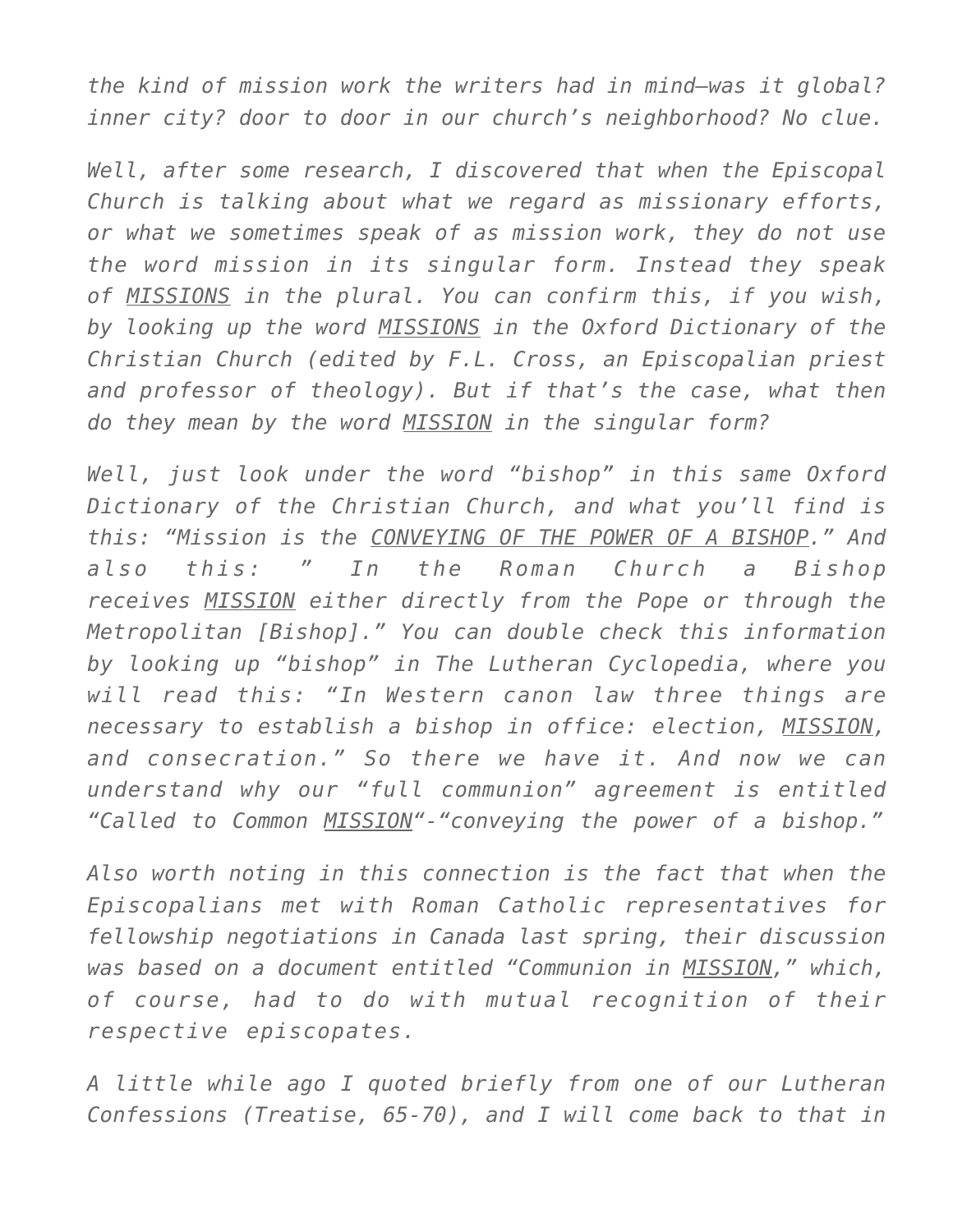*a moment. But as you may know, some supporters of the CCM like to cite a certain passage that appears in Melanchthon's Apology of the Augsburg Confession (XIV, 1), which reads as follows: "[It is] our deep desire to maintain the church polity and various ranks of the ecclesiastical hierarchy, although they were created by human authority." What is overlooked, however, by those who consider this supportive of the CCM, is the context in which this is found. For the context is that the Reformers were vigorously addressing the main substantive issues of the Reformation, namely, justification by grace alone through faith alone; the Word and Sacraments as the only means of grace; and the freedom which the Gospel conveys and imparts to every believer. What they were saying, therefore, was that if the Roman hierarchy would support them on these issues, they'd be willing to continue in the outward form of church administration that was then in place–even though it was of human, not divine origin, and in itself had nothing to do whatsoever with the unity of the church which they had already addressed in the Augsburg Confession, Article VII.*

*And at the same time they were already pointing out and correcting many of the mistaken and unbiblical teachings that had arisen in regard to this hierarchical mode of governance. But that, alas, is what our friends who support the CCM ignore. For instance, in paragraph 26 of the Treatise, Melanchthon and the Lutheran Confessors unanimously declare: "The ministry of the New Testament is NOT bound to places and PERSONS, as the Levitical priesthood is . . . NOR is this ministry valid because of any individual's authority" (e.g., ordination by a bishop of the so-called "historic episcopate). And in the same Treatise (65) they declare: "Since the distinction between bishop and pastor is NOT by divine right, it is manifest that ordination administered by a pastor in his own church IS valid by divine right."*